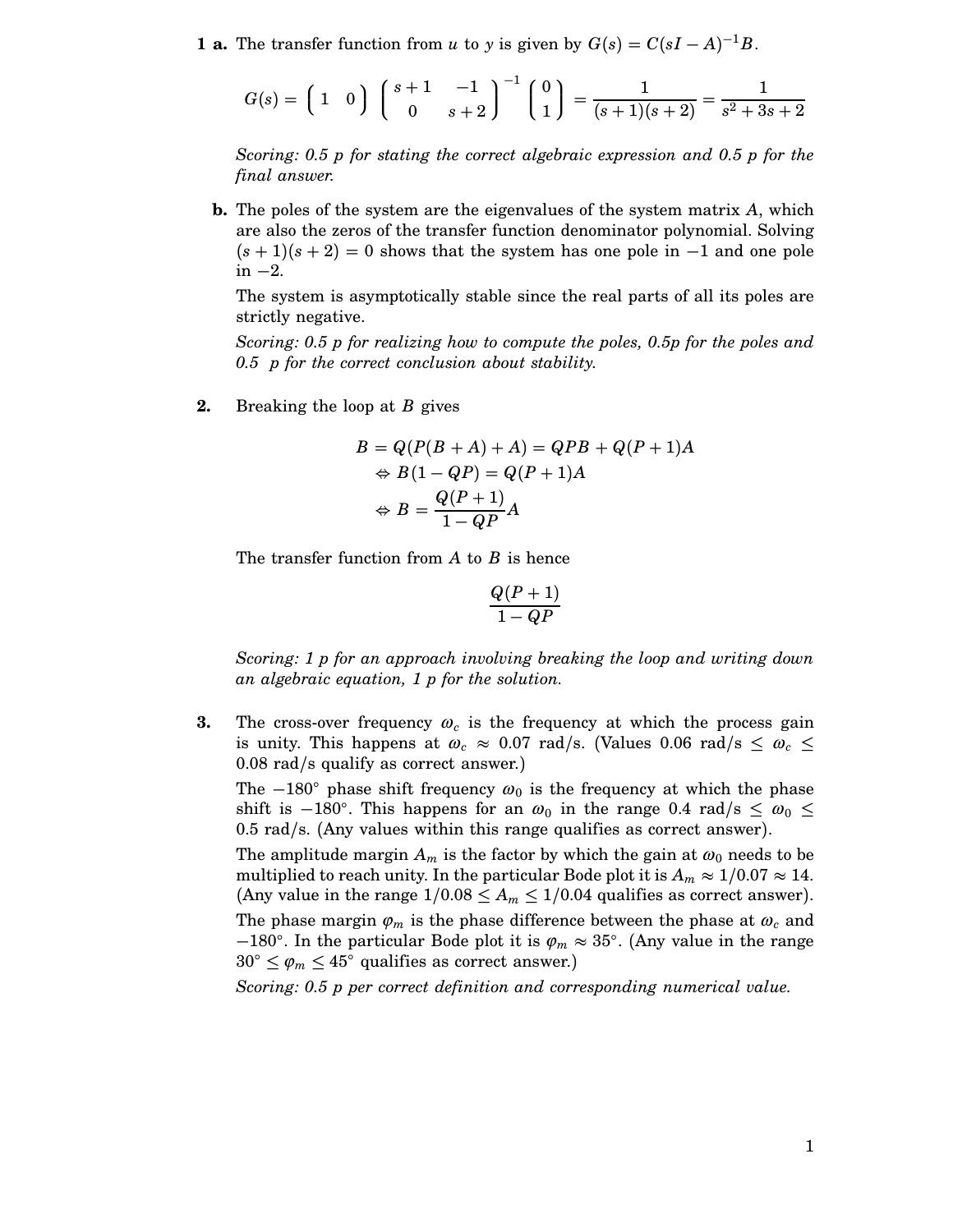**4.** By applying the Laplace transform to both sides of the differential equations we obtain the following transfer functions

$$
G_1(s) = \frac{1}{s^2 + 0.2s + 1}
$$
  
\n
$$
G_2(s) = \frac{1}{s + 0.5}
$$
  
\n
$$
G_3(s) = \frac{1}{s^2 + 0.8s + 1}
$$
  
\n
$$
G_4(s) = \frac{2}{4s + 1}
$$

 $G_1 - G_4$  have all their poles strictly in the left half plane. (For a second order system this is equivalent to all characteristic polynomial coefficients being strictly positive.) Hence  $G_1 - G_4$  are asymptotically stable systems. We can therefore eliminate step response D from the candidates.

Step response A is eliminated since none of  $G_1 - G_4$  exhibit a time delay. This leaves  $B$ ,  $C$ ,  $E$ , and  $F$ . Systems  $G_2$  and  $G_4$  have real poles which means their step responses do not oscillate. Candidate step responses for these systems are therefore *B* and *F*. We see that the system corresponding to *B* must be the faster of the two.  $G_2$  has a pole in 0.5, and  $G_3$  has a pole in 0.25. We conclude

$$
G_2 \leftrightarrow B
$$
  

$$
G_4 \leftrightarrow F
$$

This leaves *C* and *E* as candidates for  $G_1$  and  $G_3$ , both with the structure

$$
G(s) = \frac{\omega^2}{s^2 + 2\zeta\omega s + \omega^2}
$$

Both  $G_1$  and  $G_3$  have  $\omega = 1$  while  $G_1$  has  $\zeta = 0.1$  and  $G_3$  has  $\zeta = 0.4$ . Therefore  $G_3$  is the better damped of the two and must correspond to the step response with less oscillation, i.e. *E*. In summary

$$
G_1 \leftrightarrow C
$$
  
\n
$$
G_2 \leftrightarrow B
$$
  
\n
$$
G_3 \leftrightarrow E
$$
  
\n
$$
G_4 \leftrightarrow F
$$

*Scoring: Realizing to use transfer function representation gives 0.5 p and writing down the transfer functions gives an additional 0.5 p. Correct reasoning about stability, delay, system order and damping gives 0.5 p each.*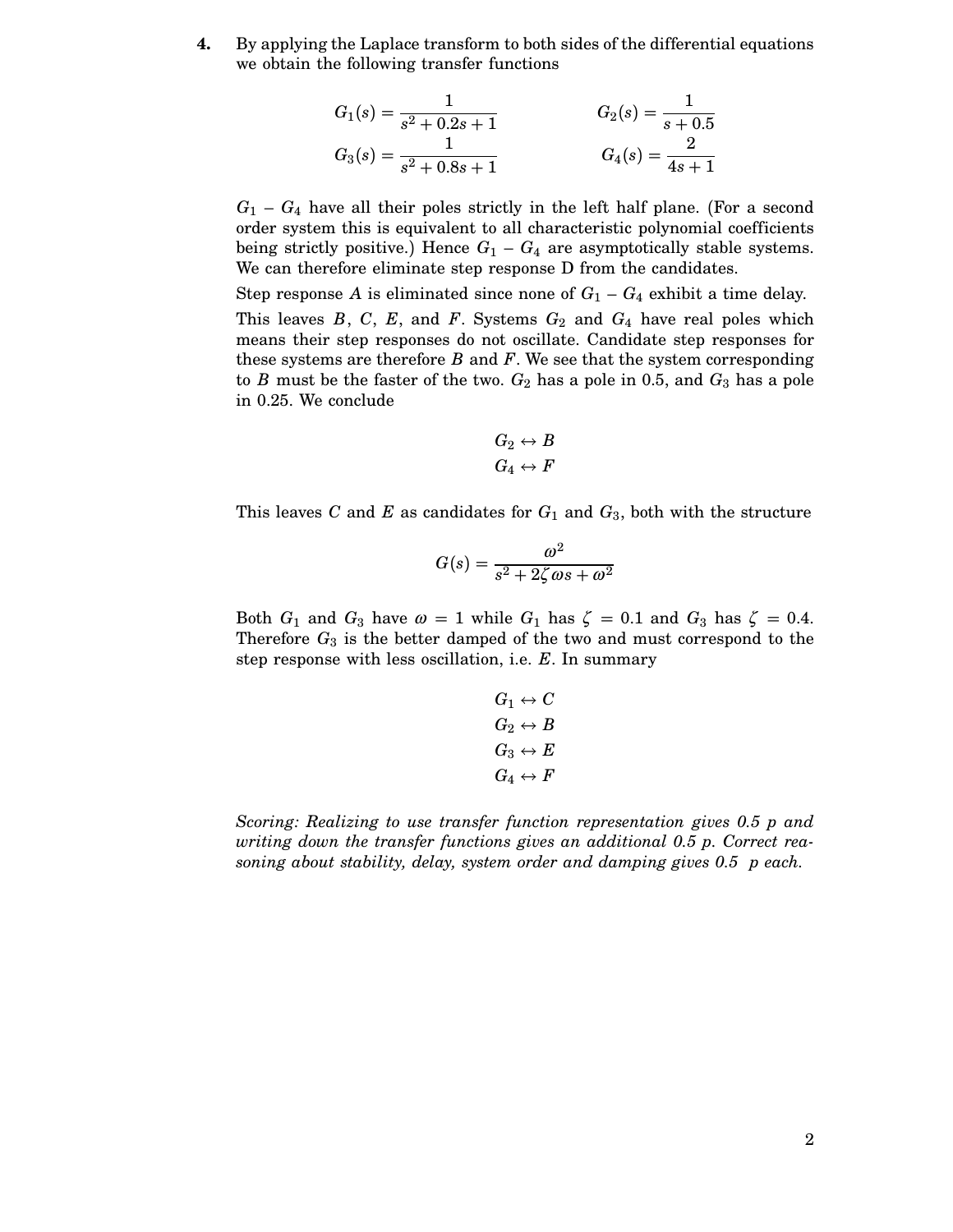**5.** Inserting the control law into the state update equation results in  $\dot{x}$  =  $Ax + Bu = Ax - BLx + Bl<sub>r</sub>r$ . In the Laplace domain, this can be written  $sIX = AX - BLX + Bl_rR$  or  $(sI - (A - BL))X = Bl_rR$ . Combined with the output equation the expression results in

$$
Y = C(sI - (A - BL))^{-1}Bl_rR
$$

The poles of the closed-loop transfer function from *R* to *Y* are the solutions of  $det(sI – (A – BL)) = det(sI – A + BL) = 0$ , i.e.

$$
0 = \left| \begin{pmatrix} s & 0 \\ 0 & s \end{pmatrix} - \begin{pmatrix} -1 & 0 \\ 1 & -1 \end{pmatrix} + \begin{pmatrix} 1 \\ 0 \end{pmatrix} \begin{pmatrix} l_1 & l_2 \end{pmatrix} \right|
$$
  
= 
$$
\left| \begin{pmatrix} s+l_1+1 & l_2 \\ -1 & s+1 \end{pmatrix} \right|
$$
  
= 
$$
s^2 + s(l_1 + 2) + (l_1 + l_2 + 1)
$$

This should match the poles of the desired system, defined through

$$
0 = (s + 1)(s + 2) = s2 + 3s + 2
$$

Matching coefficients of the two polynomials in *s* yields

$$
\begin{cases}\ns^2: & 1 = 1 \\
s^1: & l_1 + 2 = 3 \Rightarrow l_1 = 1 \\
s^0: & l_1 + l_2 + 1 = 2 \Rightarrow l_2 = 0\n\end{cases}
$$

In stationarity the closed-loop dynamics are governed by

$$
\dot{x} = 0 = (A - BL)x + Bl_r r \Leftrightarrow \begin{pmatrix} 0 \\ 0 \end{pmatrix} = \begin{pmatrix} -2 & 0 \\ 1 & -1 \end{pmatrix} \begin{pmatrix} x_1 \\ x_2 \end{pmatrix} + \begin{pmatrix} 1 \\ 0 \end{pmatrix} l_r r
$$

$$
y = Cx \Leftrightarrow y = \begin{pmatrix} 0 & 1 \end{pmatrix} \begin{pmatrix} x_1 \\ x_2 \end{pmatrix}
$$

The above expression is equivalent to the linear equation system

$$
\begin{cases}\n0 &= -2x_1 + l_r r \\
0 &= x_1 - x_2 \\
y &= x_2\n\end{cases}
$$

Together with the condition  $r = y$ , the above system has the unique solution  $l_r = 2$ . (The third equation gives  $x_2 = r$ . The second equation then yields  $x_1 = x_2 = r$  which inserted into the first equation gives  $-2r + l_r r = 0 \Rightarrow$  $l_r = 2$ . The sought state feedback control law is therefore

$$
u = -x_1 + 2r
$$

Comment: It is also possible to obtain  $l_r$  by solving  $C(sI-(A-BL))^{-1}Bl_r =$ 1 for  $s = 0$ .

*Scoring: 1 p for the closed-loop characteristic equation, 1 p for the pole placement and 1 p for lr.*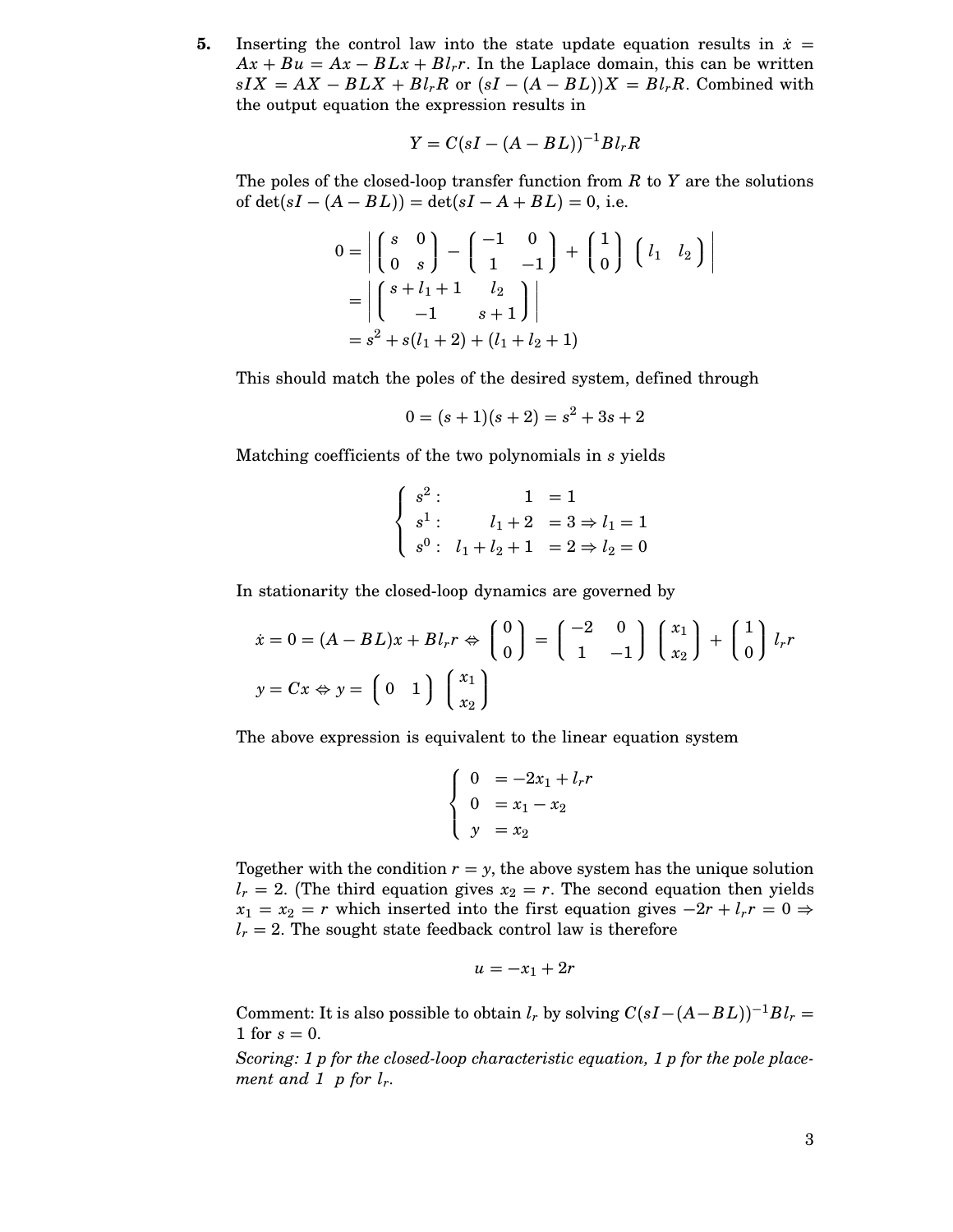**6 a.** In stationarity  $0 = m\dot{v} = \alpha d \sin \theta - \beta v^2$ . Solving for *v* gives

$$
v = \sqrt{\frac{\alpha d \sin \theta}{\beta}}
$$

Since  $\sin \theta$  takes on all values in [0, 1] when  $\theta$  traverses [0, 90°], the possible stationary speeds are those in the closed interval

$$
\left[0, \sqrt{\frac{\alpha d}{\beta}}\right]
$$

*Scoring:* 0.5 *p* for realizing the use of  $\dot{v} = 0$  in the differential equation, 0.5 *p for the expression relating v and* θ *in stationarity and 0.5 p for the interval of possible stationary speeds.*

**b.** The stationary control signal is found by solving

$$
0 = m\dot{v} = \alpha d \sin \theta_0 - \beta v^2
$$

$$
= 10 \cdot 4 \sin \theta_0 - 0.2 \cdot 10^2
$$

$$
\Rightarrow \sin \theta_0 = \frac{1}{2}
$$

Since  $0 \le \theta_0 \le 90^{\circ}$  the above equation has the unique solution

$$
\theta_0 = 30^\circ = \frac{\pi}{6} \text{ rad}
$$

The stationary point of interest is therefore

$$
(\theta_0,v_0)=(30^\circ,10\ \mathrm{m/s})
$$

The nonlinear system is

$$
\dot{v} = f(v, \theta) = \frac{\alpha d}{m} \sin \theta - \frac{\beta}{m} v^2
$$

Differentiating the dynamics with respect to  $v$  and  $\theta$ , respectively, and evaluating the results at the stationary point  $(\theta_0, v_0)$  yields

$$
A = \frac{\partial f}{\partial v}\Big|_{(v,\theta)=(v_0,\theta_0)} = -\frac{2\beta}{m}v_0 = -0.004
$$
  

$$
B = \frac{\partial f}{\partial \theta}\Big|_{(\theta,v)=(\theta_0),v_0} = \frac{\alpha d}{m}\cos\theta_0 = 0.02\sqrt{3} \approx 0.035
$$

Introduction of the new variables  $\Delta \theta = \theta - \theta_0$  and  $\Delta v = v - v_0$  gives the linearized system

$$
\Delta \dot{v} = -0.004 \Delta v + 0.02 \sqrt{3} \Delta \theta
$$

with Laplace domain representation

$$
\Delta v = \frac{0.02\sqrt{3}}{s + 0.004} \Delta \theta = \frac{5\sqrt{3}}{250s + 1} \Delta \theta
$$

*Scoring: 0.5 p for obtaining the stationary point corresponding, 0.5 p for computing the needed derivatives and an additional 0.5 p for evaluating them at the stationary point of interest. 0.5 p for introduction of new variables.*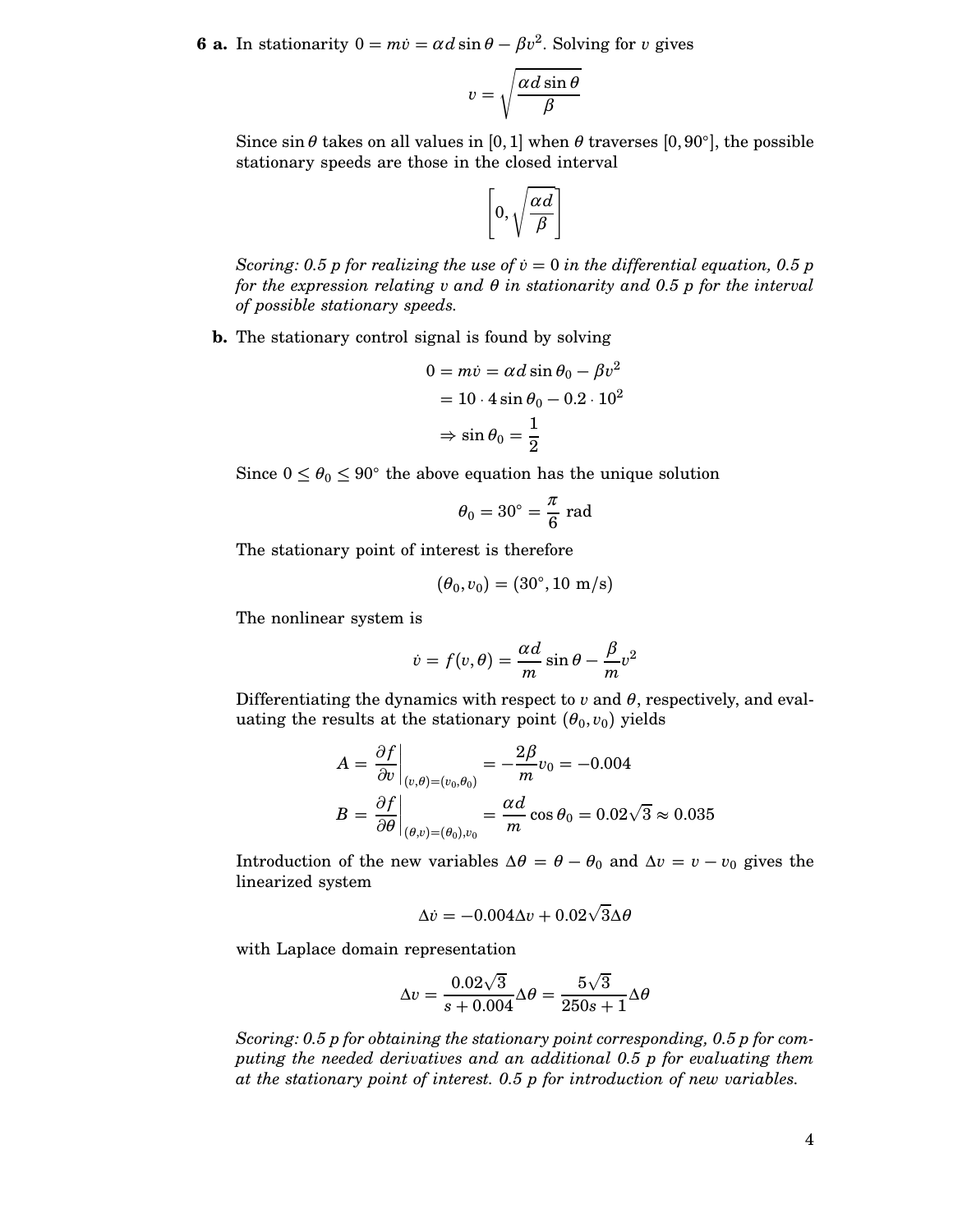

**Figure 1** Control system block diagram with components and signals from Problem 6c.

**c.** See Figure 1.

*Scoring: 1 p for a correct solution. 0.5 p if there are 1–2 errors and 0 p if there are more than 2 errors.*

**d.** From the block diagram in the previous subproblem it is possible to directly write down  $(-YC + L)P = Y$ , assuming  $R = 0$ . Solving for *Y* gives the sought transfer function

$$
G_{Y,L} = \frac{P}{1 + CP}
$$

*Scoring: 0.5 p for breaking the loop and writing down the corresponding algebraic equation and 0.5 p for the transfer function.*

**e.** The process has a transfer function with the structure

$$
P(s) = \frac{b}{s+a}
$$

and the controller is given by  $C(s) = K$ . Inserting these expressions in the transfer function from the previous subproblem gives

$$
G_{Y,L} = \frac{\frac{b}{s+a}}{1+K = \frac{b}{s+a}} = \frac{b}{s + (a+bK)}
$$

The time constant of this transfer function is  $T = (a + bK)^{-1}$  [s]. For a given time constant, the desired controller gain is therefore

$$
K=\frac{1-a\,T}{b\,T}
$$

From subproblem **b.** we have  $a = 0.004 \text{ s}^{-1}$  and  $b = 0.02\sqrt{3} \text{ m/s}^2$ , which results in

$$
K = \frac{1 - 0.004 \cdot 50}{0.02\sqrt{3} \cdot 50} = \frac{0.8}{\sqrt{3}} \approx 0.46 \text{ s/m}
$$

If subproblem **b.** was not solved, we instead have  $a = 1/100 = 0.01$  s<sup>-1</sup> and  $b = 4/100 = 0.04$  m/s<sup>2</sup>, resulting in  $K = 0.25$  s/m.

*Scoring: 1 p for translating the problem into the correct pole placement equation and 1 p for the correct expression for K. No point deduction is made for incorrect P or GY*,*<sup>L</sup> obtained in previous subproblems as long as they result in a problem of equivalent complexity (otherwise a dection of 0.5 p is made).*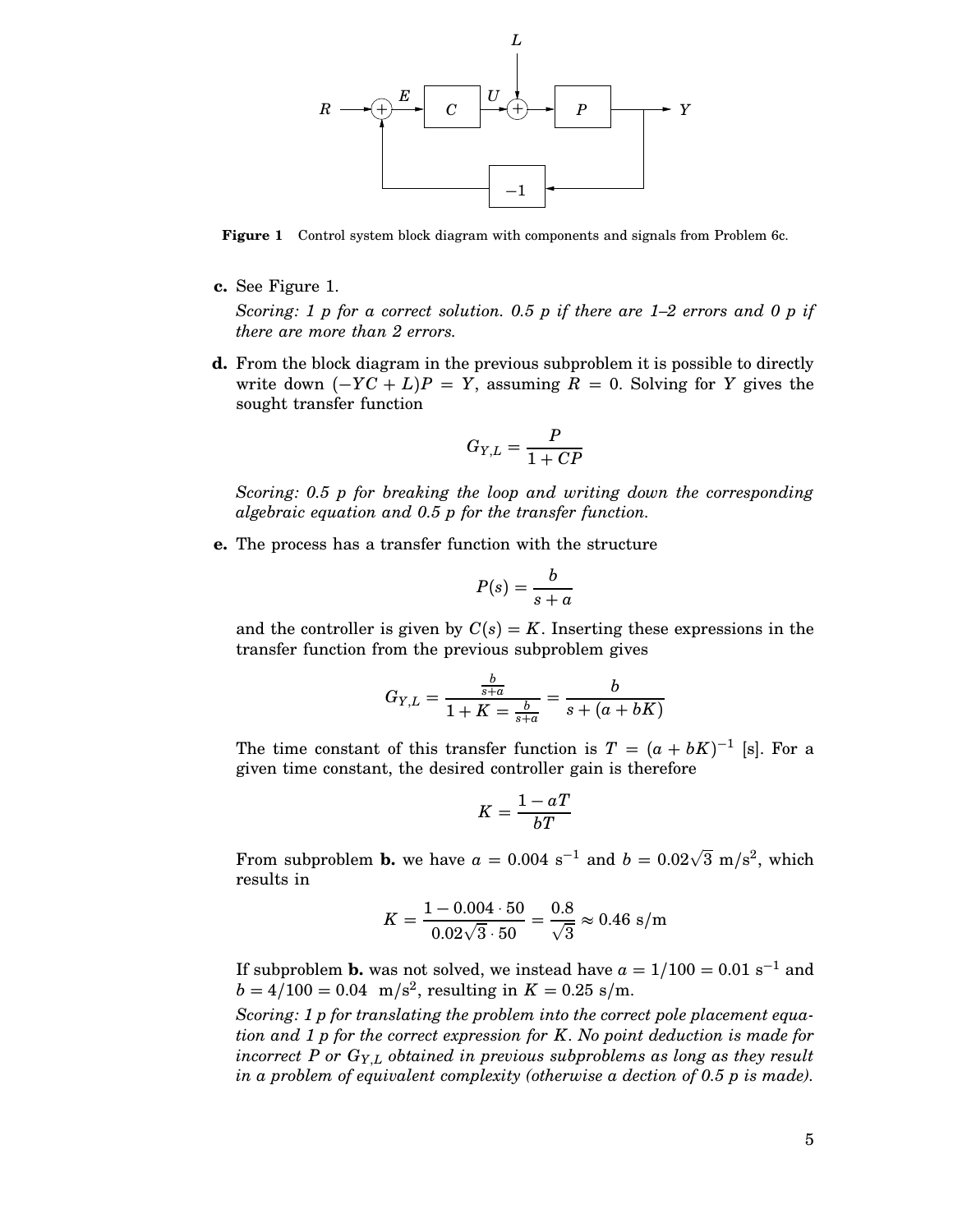**7 a.** The Laplace transform of the step function is  $s^{-1}$ . Differentiation in the time domain is equivalent to multiplication by the Laplace variable *s* in the Laplace domain. The time derivative of the step response of  $G(s)$  therefore has the Laplace transform  $G(s)s^{-1}s = G(s)$ . The initial value theorem yields

$$
\lim_{t \to 0} \frac{d}{dt} \mathcal{L}^{-1}\left(G(s)\frac{1}{s}\right) = \lim_{s \to \infty} sG(s)
$$

Applying this result to  $G_1$  and  $G_2$ , respectively, yields

$$
\lim_{s \to \infty} sG_1(s) = \lim_{s \to \infty} \frac{sb}{s+a} = \lim_{s \to \infty} \frac{s}{s+O(1)}b = \lim_{s \to \infty} \frac{s}{s}b = b
$$
  

$$
\lim_{s \to \infty} sG_2(s) = \lim_{s \to \infty} \frac{se}{(s+c)(s+d)} = \lim_{s \to \infty} \frac{se}{s^2+O(s)} = \lim_{s \to \infty} \frac{e}{s} = 0
$$

*Scoring: 1 p is given for presenting the correct Laplace domain limits and 1 p for correct evaluation of the two limits.*

**b.** A system of order *n* requires at least *n* states for its state space representation, but it is always possible to introduce a state space representation with more than *n* states. Rewriting the system equations

$$
\dot{x}_1 = -x_1 + u
$$
  
\n
$$
\dot{x}_2 = x_1 - x_2 + 2u
$$
  
\n
$$
y = x_1
$$

reveals that the state  $x_2$  does not influence  $x_1$  and therefore has no influence on *y*. The input-output dynamics of the system are given by  $\dot{y} = -y + u$  and the system is therefore de facto a first order system with transfer function

$$
G(s) = \frac{1}{s+1}
$$

It is also possible to arrive at the same conclusion by evaluating  $G_{Y,U}(s)$  =  $C(sI - A)^{-1}B$ , where *A*, *B* and *C* are the system matrices in the problem description

$$
C(sI - A)^{-1}B = \begin{pmatrix} 1 & 0 \end{pmatrix} \left( \begin{pmatrix} s & 0 \ 0 & s \end{pmatrix} - \begin{pmatrix} -1 & 0 \ 1 & -1 \end{pmatrix} \right)^{-1} \begin{pmatrix} 1 \ 2 \end{pmatrix}
$$

$$
= \frac{s+1}{(s+1)(s+1)} = \frac{1}{s+1}
$$

The system has a zero at  $s = -1$ , which cancels one of the two poles at  $s = -1$ .

*Scoring: Analyzing the behavior of the system (either in time or Laplace domain) gives 1 p and the correct conclusion that it is a first order system gives an additional 1 p.*